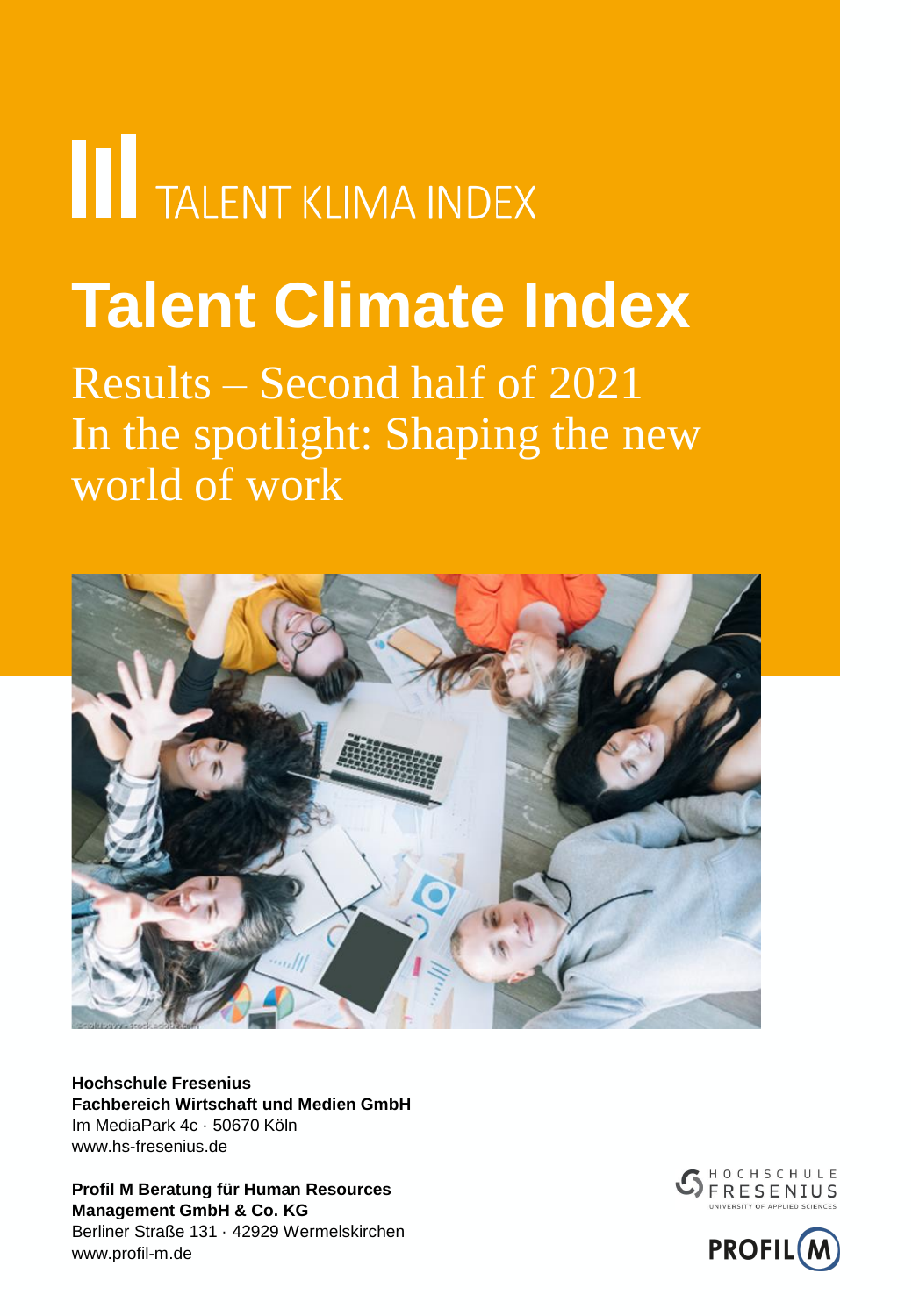## **Executive Summary**



- The Talent Climate Index (TCI) serves as an indicator for the development of the labor market in Germany from a company point of view both in terms of internal and external talent (leaders and specialists).
- Using few precise questions, the current situation and the expected trend are ascertained ([Talentklimaindex.de\)](http://talentklimaindex.de/). Biannual surveys enable a continuous long-term evaluation.
- The results of the survey for the second half of 2021 are presented here. They are based on a sample of 115 usable data sets, consisting of HR experts, managers, and members of the top management. This results in the following key findings:
	- **Talent climate at pre-corona level**

After a brief temporary easing, the talent climate has reached a negative level comparable to the situation before corona. The talent situation has deteriorated significantly, particularly on the external labor market. There is no recovery in sight. On the contrary, the situation on the external labor market is expected to deteriorate further.

#### **Shaping the hybrid world of work: Focus on working hours and mobile working, need to catch up on "soft" aspects and productivity assurance**

At present, the hybrid world of work has not yet become attractive enough to serve as a positive differentiating factor for retaining or attracting talent. The focus of companies is primarily on practical regulations regarding working hours and mobile working. So far, only some of the "soft" aspects that contribute to a sense of purpose or good leadership and collaboration have been implemented or are in the planning stage. At the same time, hardly any measures are in place to ensure productivity or save costs.

#### **Up to 5 days of mobile working possible, 2 – 3 days typical**

Almost one-third of respondents who have made arrangements for future mobile working allow their employees to work from home on 2 – 3 days per week. In 17% of the companies, however, up to 5 days of mobile working per week are possible.

HOCHSCHULE

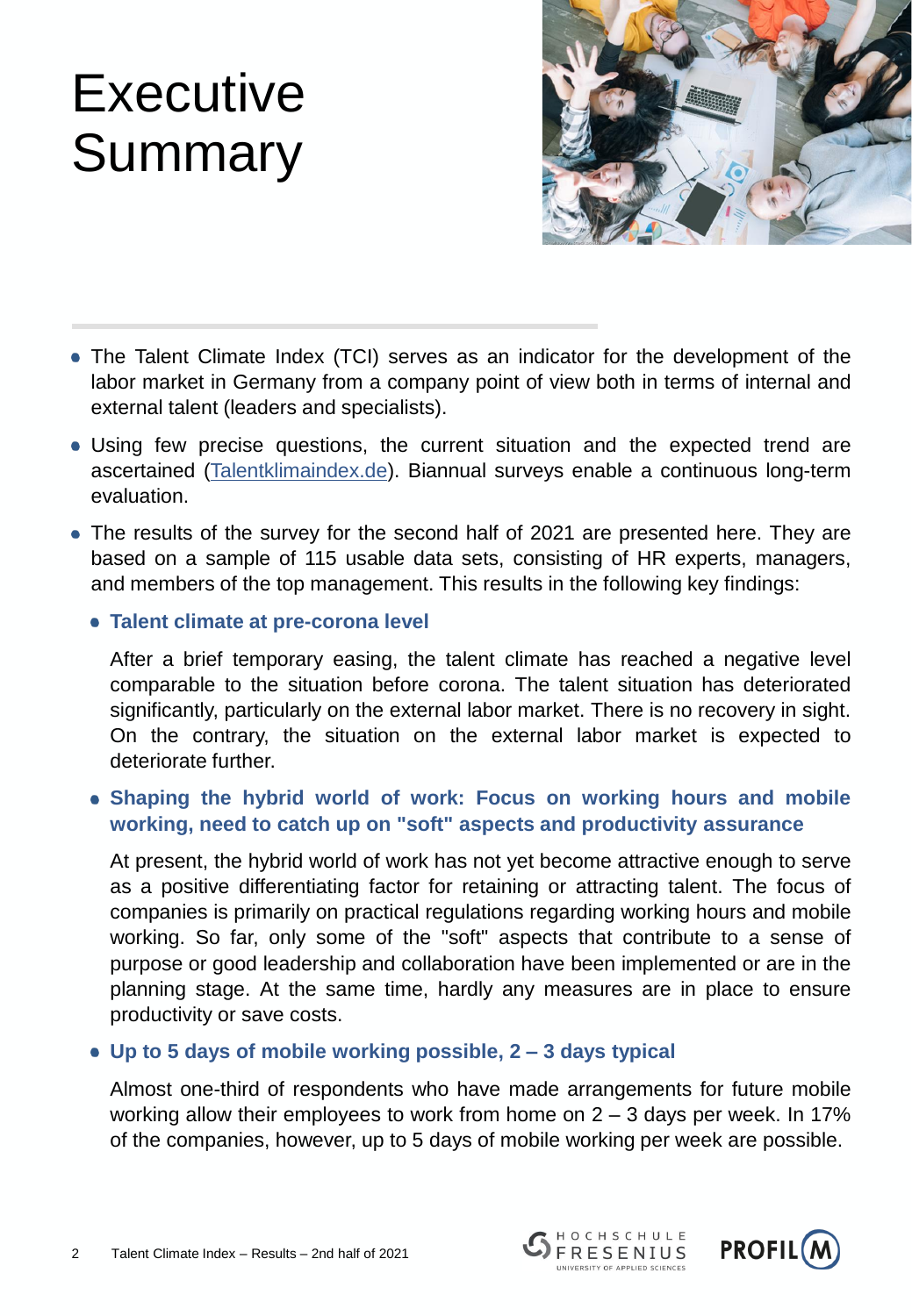## **Content**

### **1. In the spotlight: Shaping the new world of work**

- 2. Overall trends over time
	- Talent climate trend
	- Commitment climate trend
- 3. Current situation and expected development
	- Current talent situation and expected development
	- Commitment situation and expected development
	- Current talent and commitment climate
- 4. Appendix: Explanations on the TCI and the data collection



HOCHSCHULE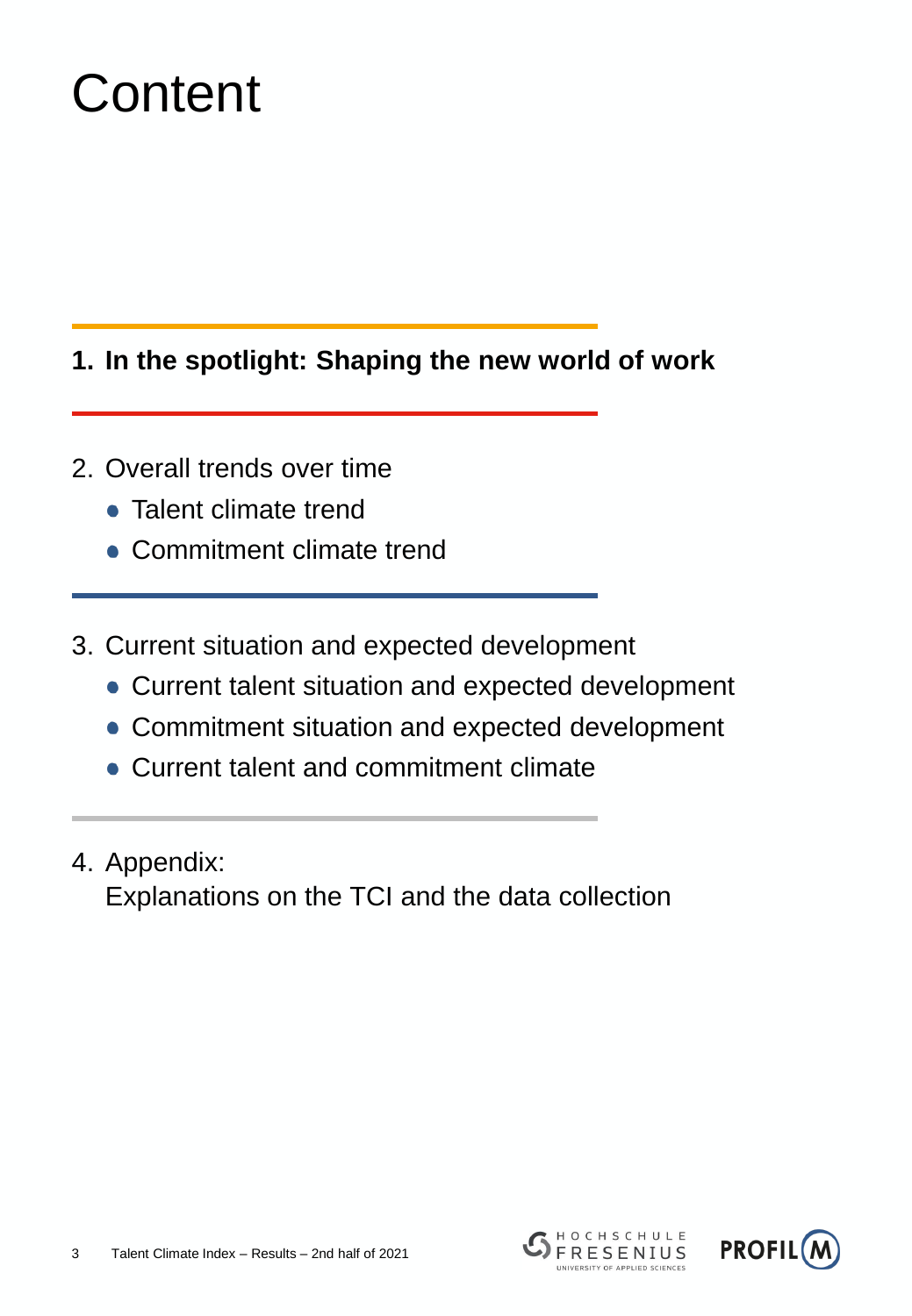### In the spotlight: Shaping the new world of work

Focus on working hours and mobile working

The focus of companies with regard to measures to shape the new hybrid world of work is on the practical regulations governing working hours and mobile working. Many have also taken measures on the "softer" aspects – such as ensuring feedback and the flow of information – or are currently developing these measures. However, these measures are still significantly less advanced overall. At the same time, leveraging potential savings and securing work performance and productivity in connection with the new world of work also still play a very subordinate role at present.

#### **Measures to shape the new world of work**

(Ø in % agreement, excluding no replies)

"Retention" measures "Purpose" measures Leveraging cost savings potential Ensuring performance Identity-creating measures Measures promoting appropriate leadership Supporting learning "on the job" Flow of information at interfaces Ensuring feedback Health-promoting measures Regulations for mobile working Flexibilization of working hours



Measures introduced Measures being developed No measures taken



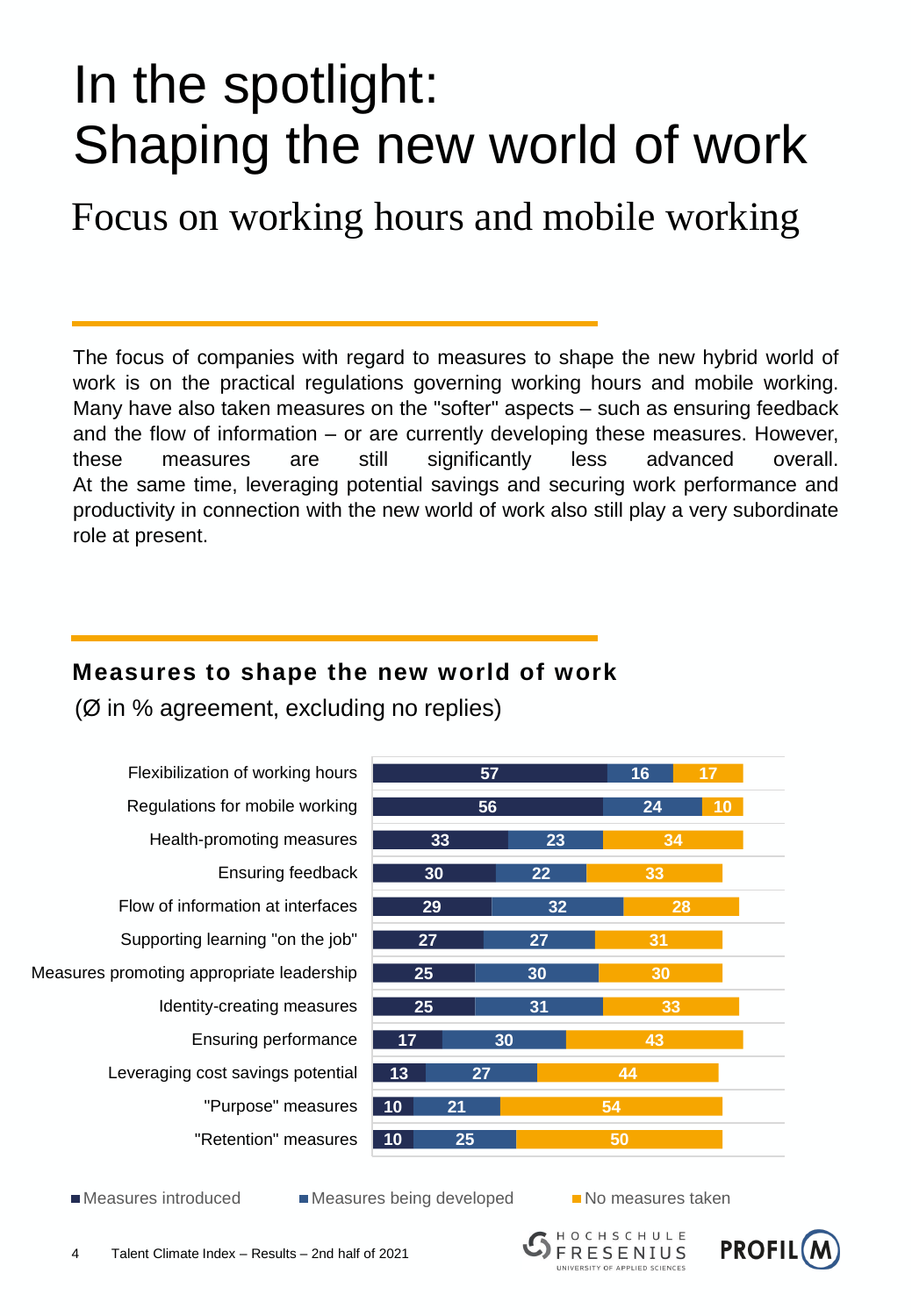### In the spotlight: Shaping the new world of work

Up to 5 days of mobile working possible in many companies,  $2 - 3$  days typical

The number of days that employees will continue to be able to work from home varies greatly from company to company. There is a focus on more defensive arrangements with 2 days of mobile working per week (18%), but there is also a focus on purely mobile working with up to 5 days per week (17%). If the group of companies that allow 2 – 3 days of mobile working is considered as a whole, however, it can be stated that this is a typical offer to employees with a total of 30% of respondents.

### **Possible mobile working days per working week**



(Ø in % agreement, excluding no replies)



HOCHSCHULE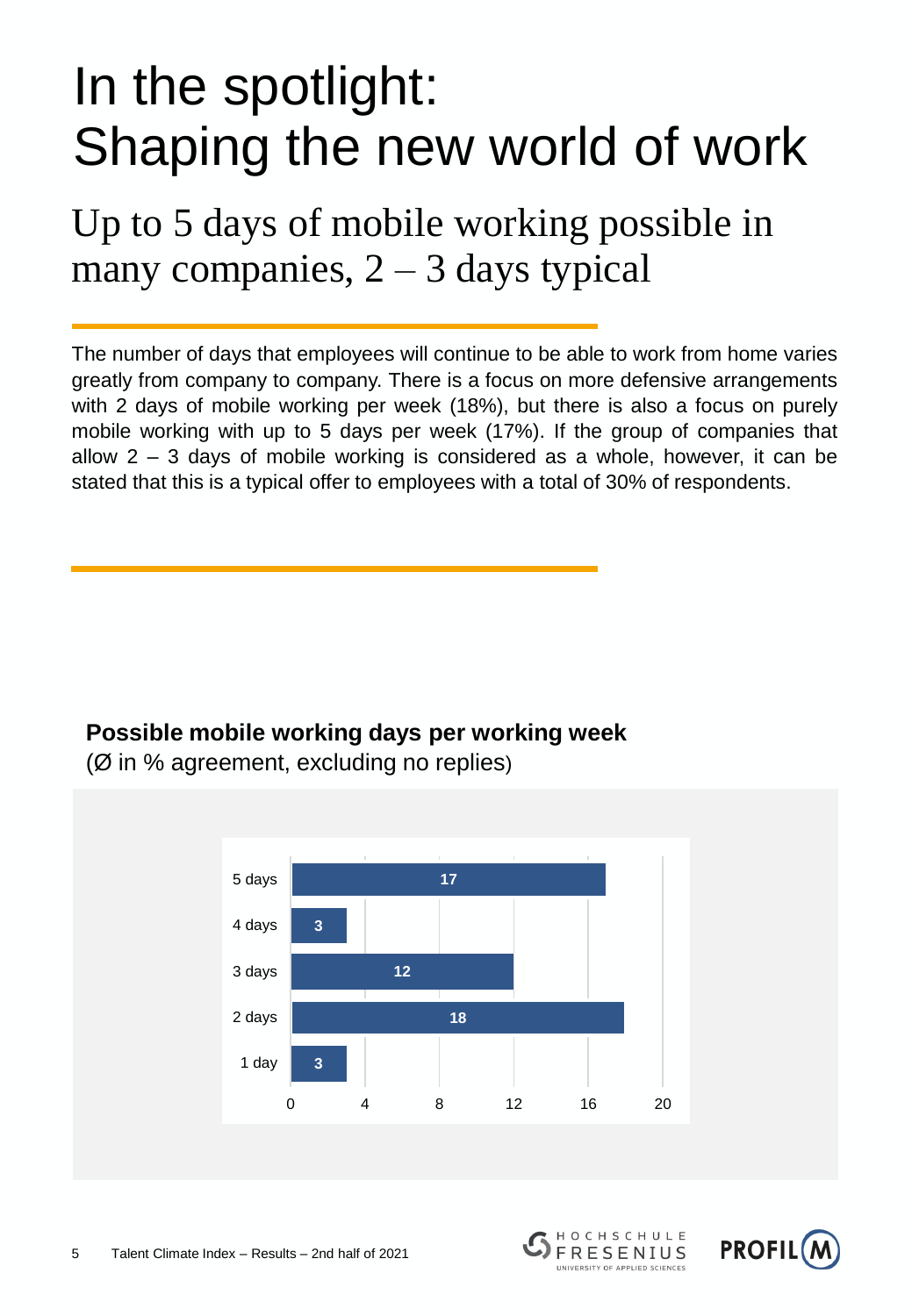### In the spotlight: Shaping the new world of work

Shaping of the world of work often not yet a positive attraction factor for talent

On average, the respondents do not yet rate the shaping of the hybrid world of work in their companies as attractive enough to be able to refer to it as a positive differentiating factor for retaining or attracting talent. There are significant differences in the individual assessments. On average, however, the respondents rate the shaping of their future work environment as neutral in terms of retaining or attracting talent.





HOCHSCHULE

**FRESENIUS** NIVERSITY OF APPLIED SCIENCES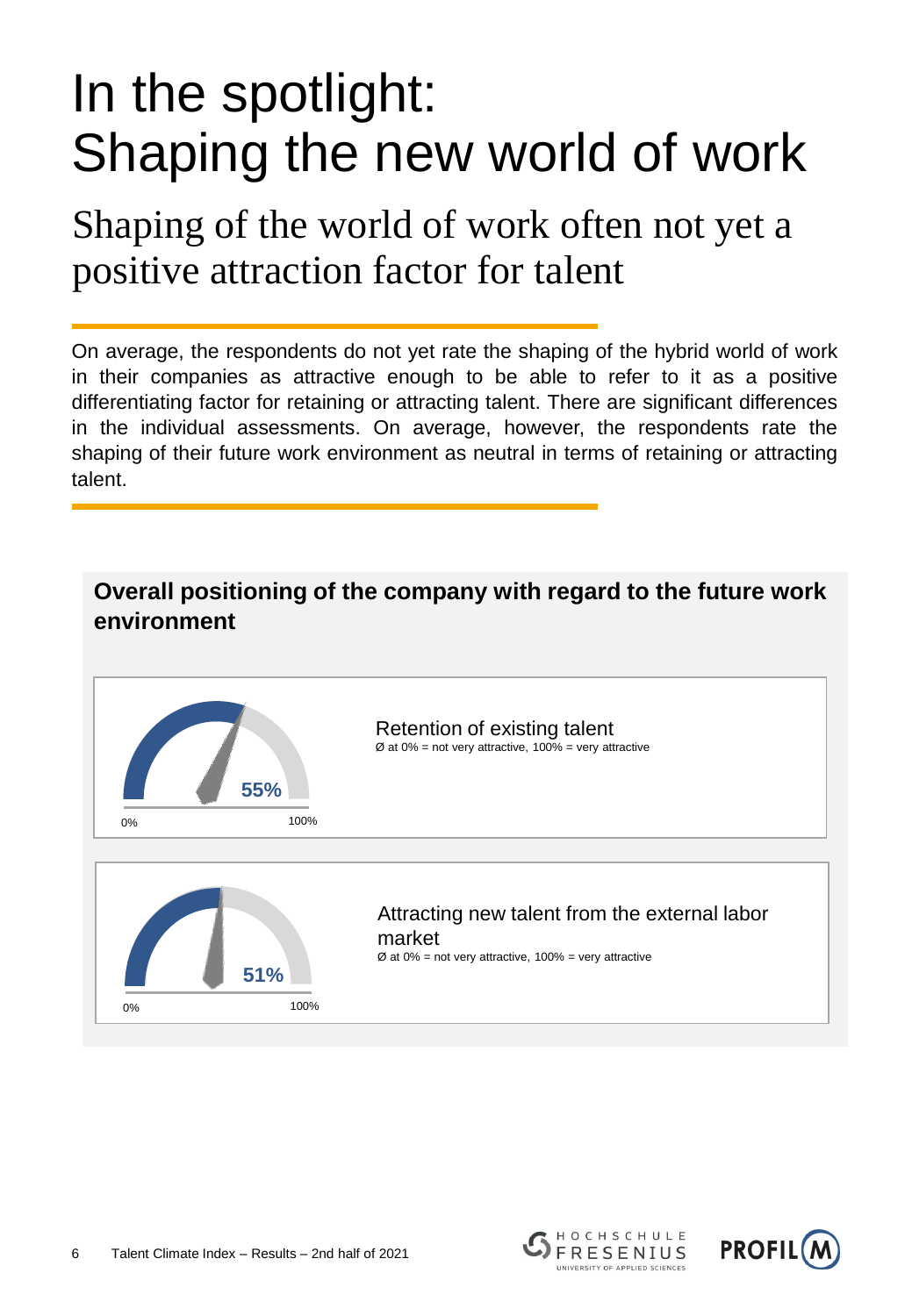## **Content**

- 1. In the spotlight: Talent in times of crisis
- **2. Overall trends over time**
	- Talent climate trend
	- Commitment climate trend
- 3. Current situation and expected development
	- Current talent situation and expected development
	- Commitment situation and expected development
	- Current talent and commitment climate
- 4. Appendix: Explanations on the TCI and the data collection



HOCHSCHULE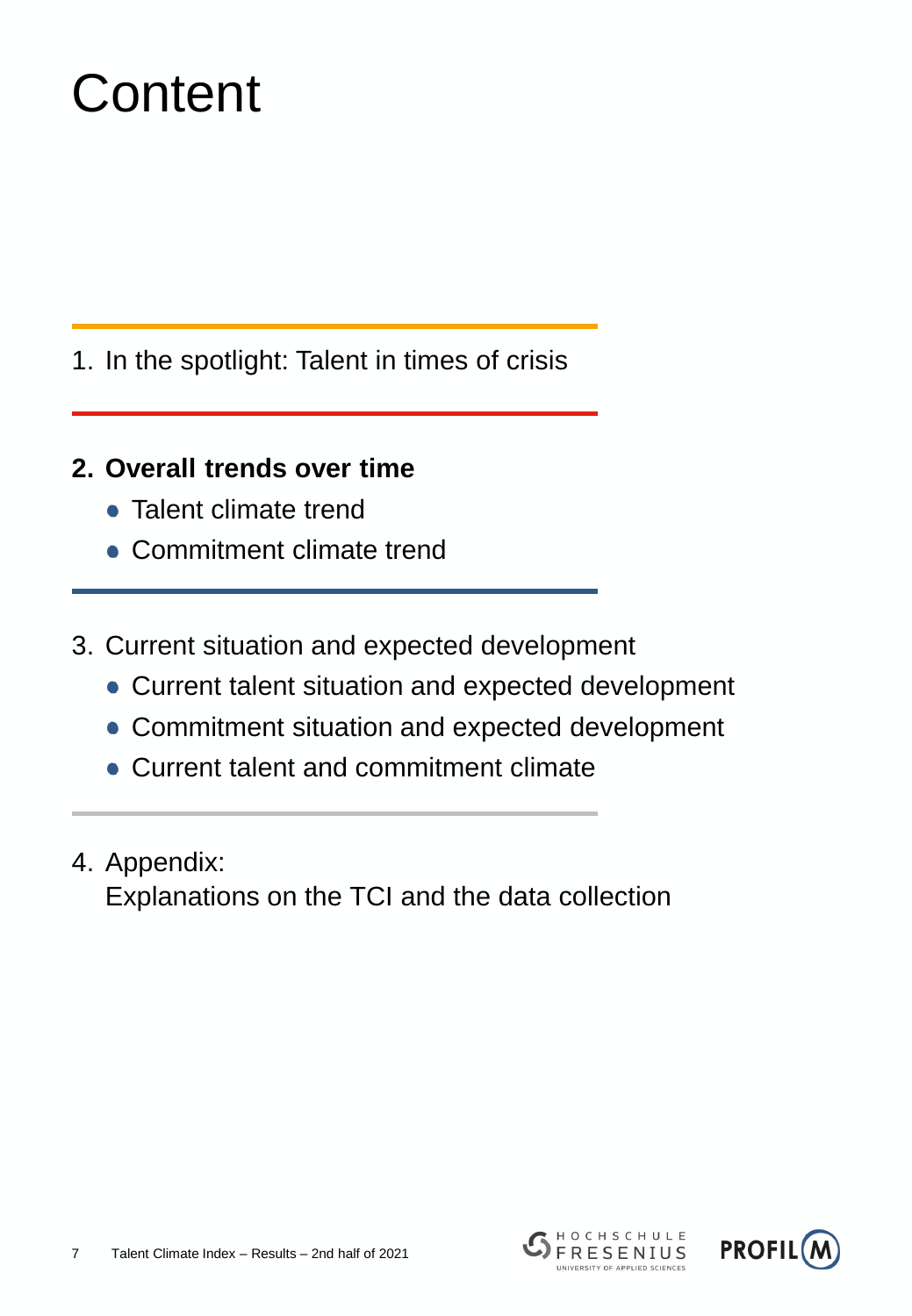## Talent climate trend

### Talent climate at pre-corona level

Even though the COVID-19 pandemic continues, the negative trend that was already clearly evident in the first half of the year is continuing: Internal and external talent is even less available at the end of 2021 than in the middle of the year. The talent climate has reached a negative level comparable to the situation before corona.



#### **Talent climate\* over time**

\* Values stated on a scale of -100 to +100. The talent climate results from a combination of current and expected assessments (exact calculation see appendix)



HOCHSCHULE

**FRESENIUS** UNIVERSITY OF APPLIED SCIENCES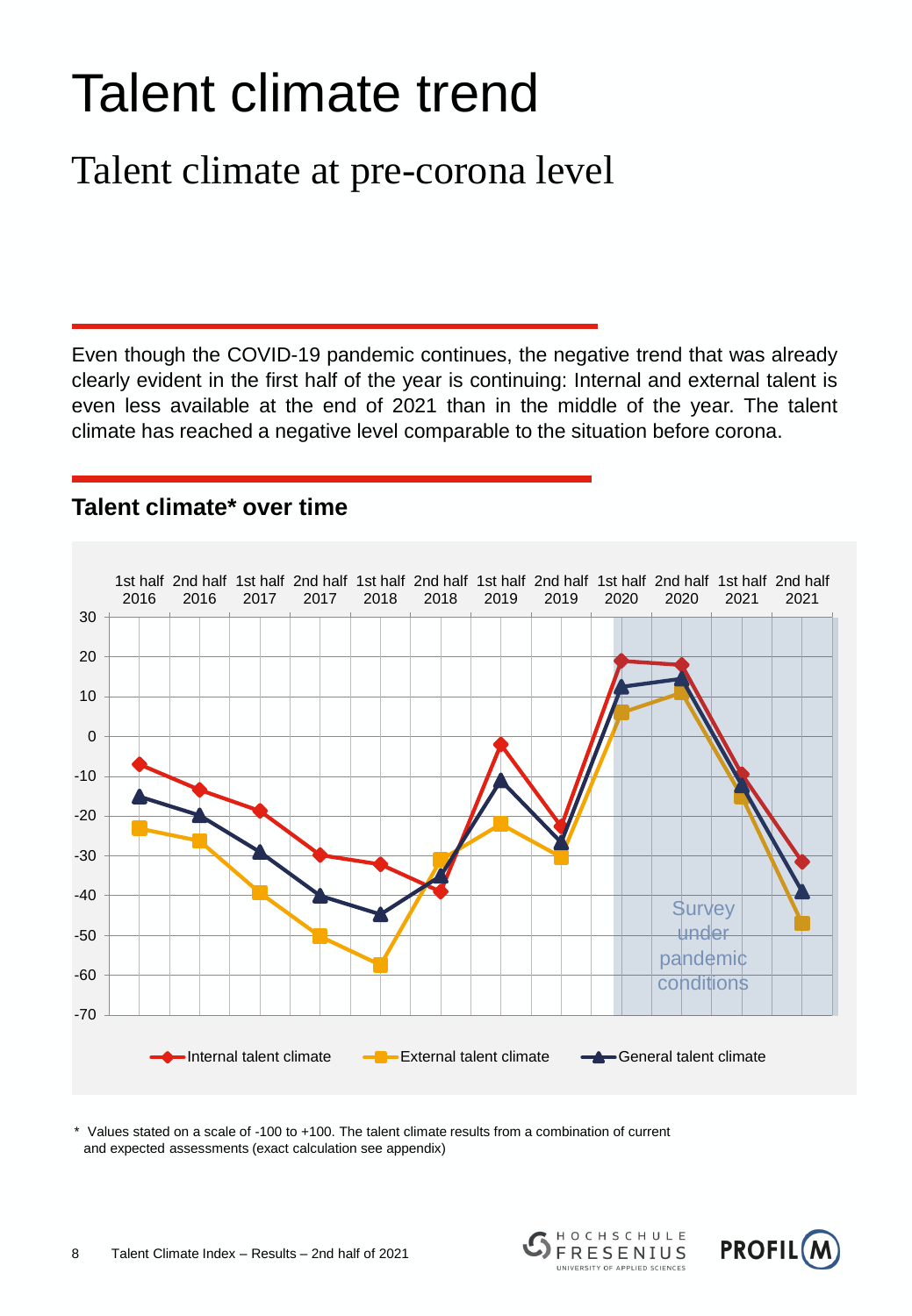## Commitment climate trend

### Talent management commitment generally on the upswing

The willingness to invest time and money in talent management activities is once again very high among all groups of people responsible. The commitment climate has even reached an all-time high in the HR departments. But also the top management's and managers' commitment has rarely been as high as it is at present. The difficulties in attracting talent are clearly noticeable for everyone involved and are triggering pressure to act.

#### **Commitment climate\* over time**



Values stated on a scale of -100 to +100. The commitment climate results from a combination of current and expected assessments (exact calculation see appendix)





HOCHSCHULE

**FRESENIUS** UNIVERSITY OF APPLIED SCIENCES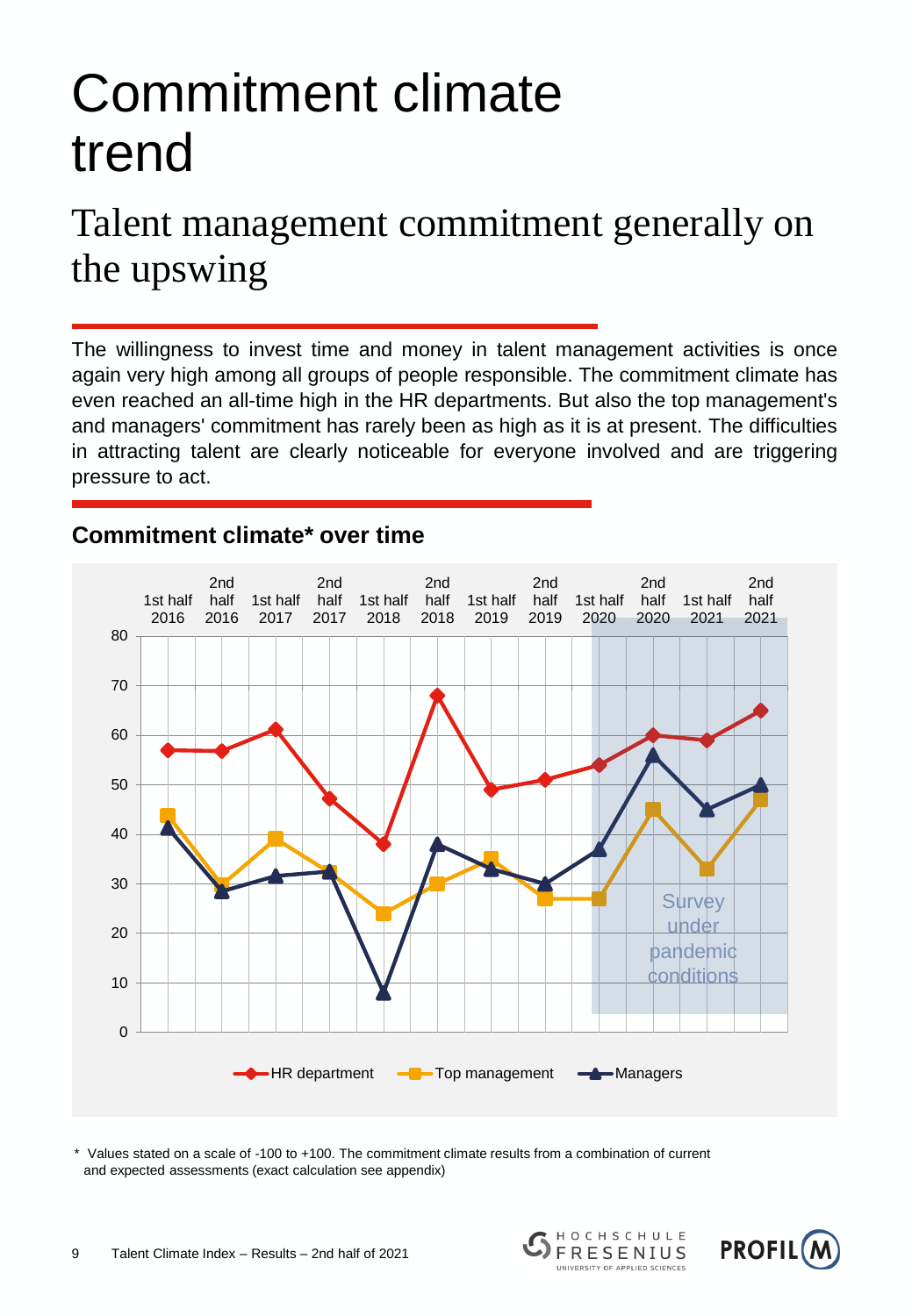## **Content**

- 1. In the spotlight: The impact of the coronavirus pandemic on the labor market
- 2. Overall trends over time
	- Talent climate trend
	- Commitment climate trend
- **3. Current situation and expected development**
	- Current talent situation and expected development
	- Commitment situation and expected development
	- Current talent and commitment climate
- 4. Appendix:

Explanations on the TCI and the data collection

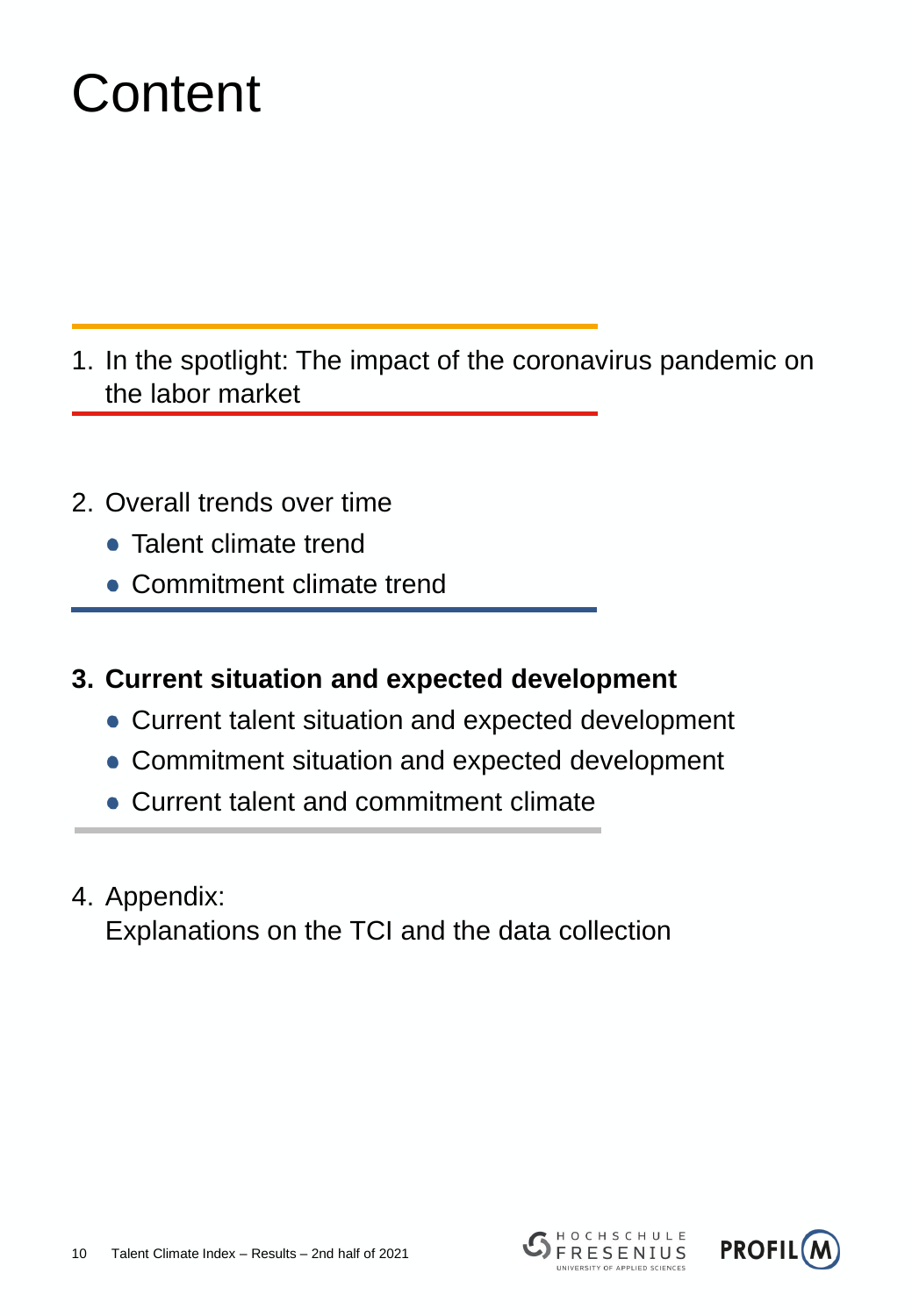## Talent situation

### Talent situation deteriorates significantly, particularly on external labor market

Both the internal and external talent situation have deteriorated compared with the first half of 2021. However, the impact on the external labor market is particularly drastic. Whereas in the first half of the year, 58% of respondents rated the situation as poor, in the second half of the year 77% already gave a negative assessment. Only one third of respondents still rate the availability of talent on the external labor market as good.

### **Talent situation: Current availability of talent**



HOCHSCHULE

**FRESENIUS** UNIVERSITY OF APPLIED SCIENCES

**PROFIL(N**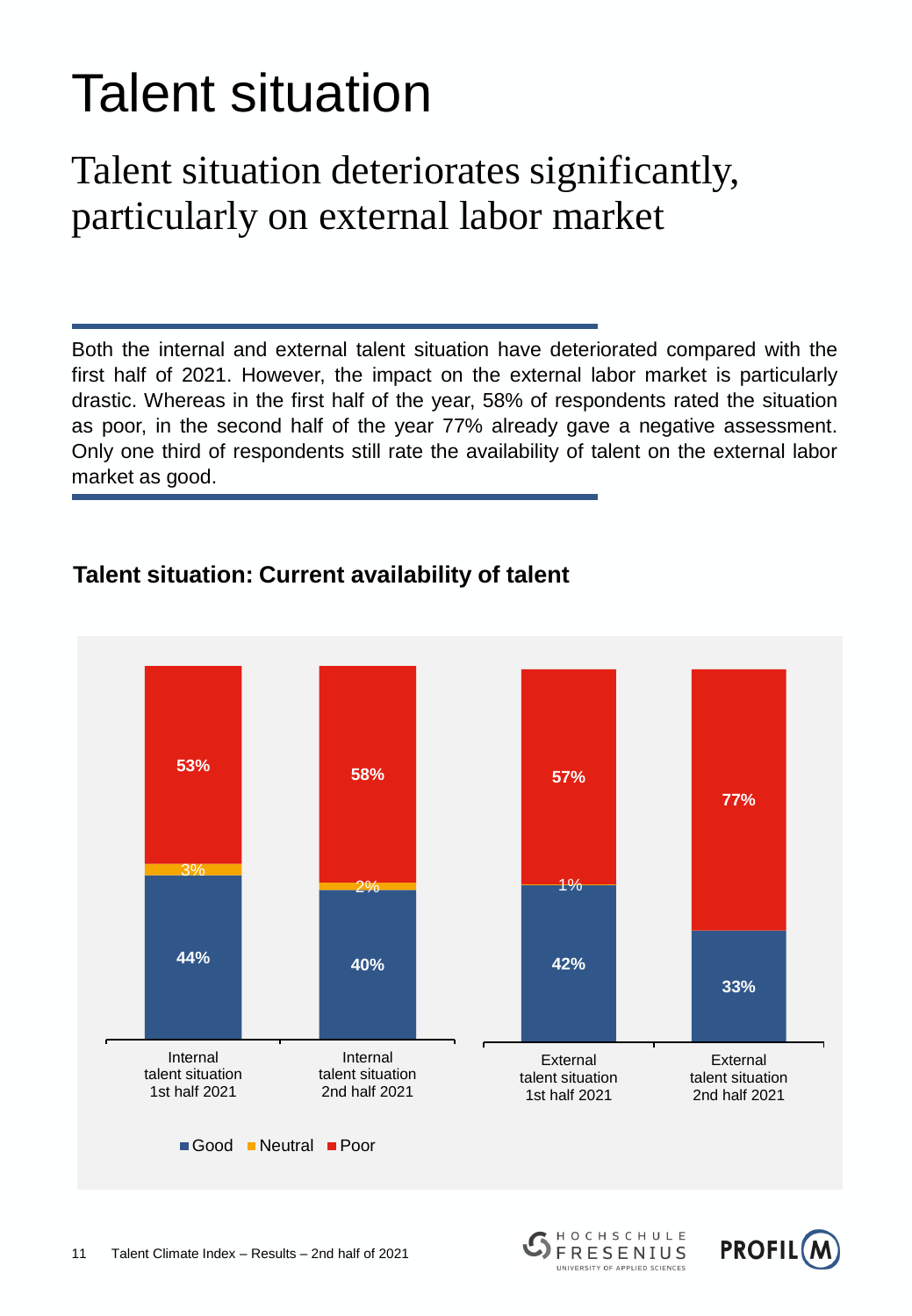## Talent expectations

### Significantly worse forecasts for the further development of talent availability

The forecasts for talent availability show a similar picture to the assessment of the current critical situation: Respondents forecast talent availability to continue to deteriorate, and this is particularly true for recruitment from the external labor market. In other words – in the eyes of the respondents, talent availability is not only critical, it will become even more acute in the future.



HOCHSCHULE

**FRESENIUS** UNIVERSITY OF APPLIED SCIENCES

**PROFIL(N** 

### **Talent expectation: Future availability of talent**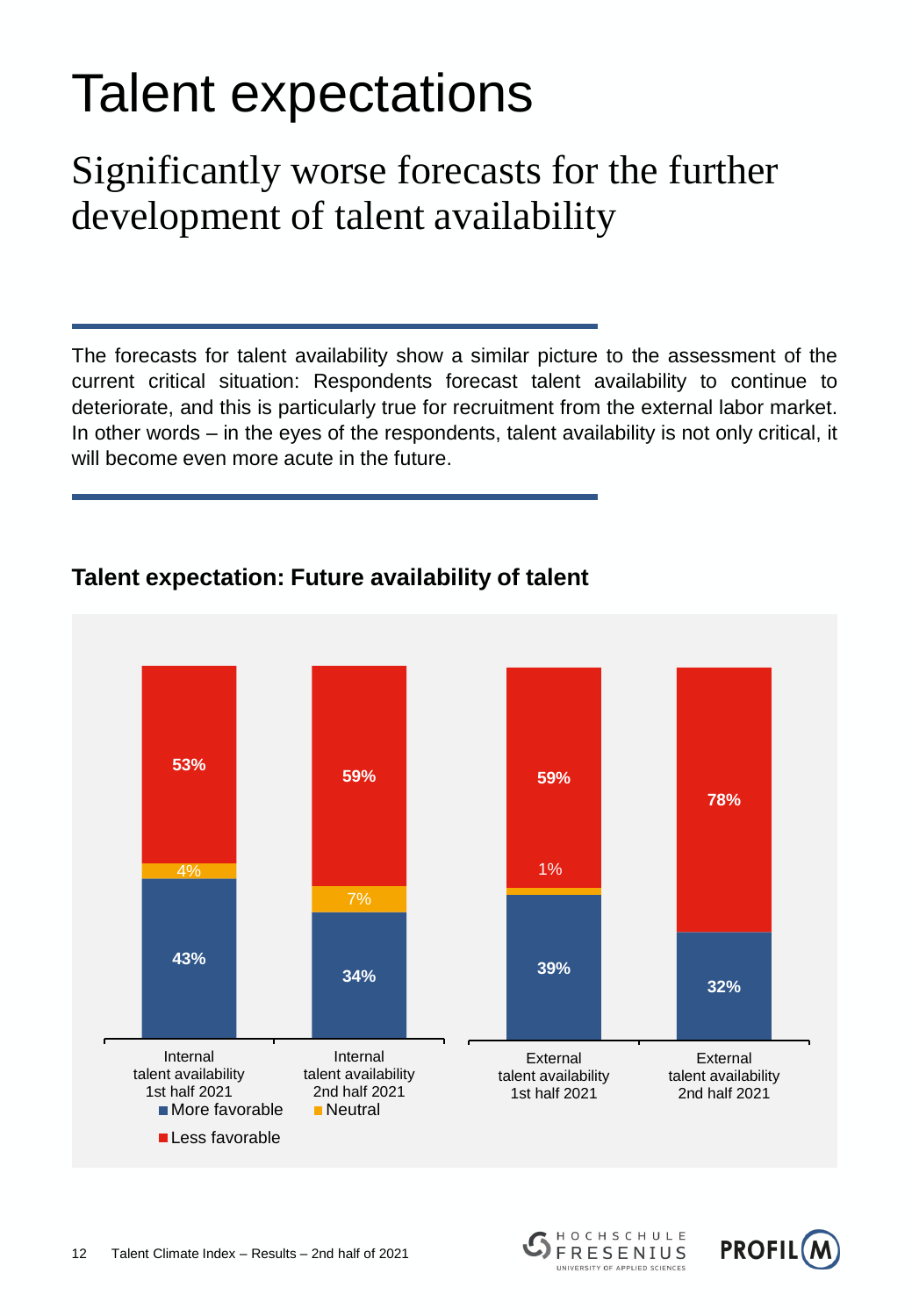## Talent climate

### External talent climate clearly negative as a result of current situation and forecast

The change of sign of the TCI at the beginning of the corona pandemic in the meantime seems to have receded into the distant future. In particular, the external talent climate stands out as clearly negative compared with the previous half-yearly assessment.



Values stated on a scale of -100 to +100\*

\* The talent climate results from a combination of current and expected assessments (exact calculation see appendix)

- 100 means that all those surveyed assess the situation to be poor/expect it to get worse

+100 means that all those surveyed assess the situation to be good/expect it to get better



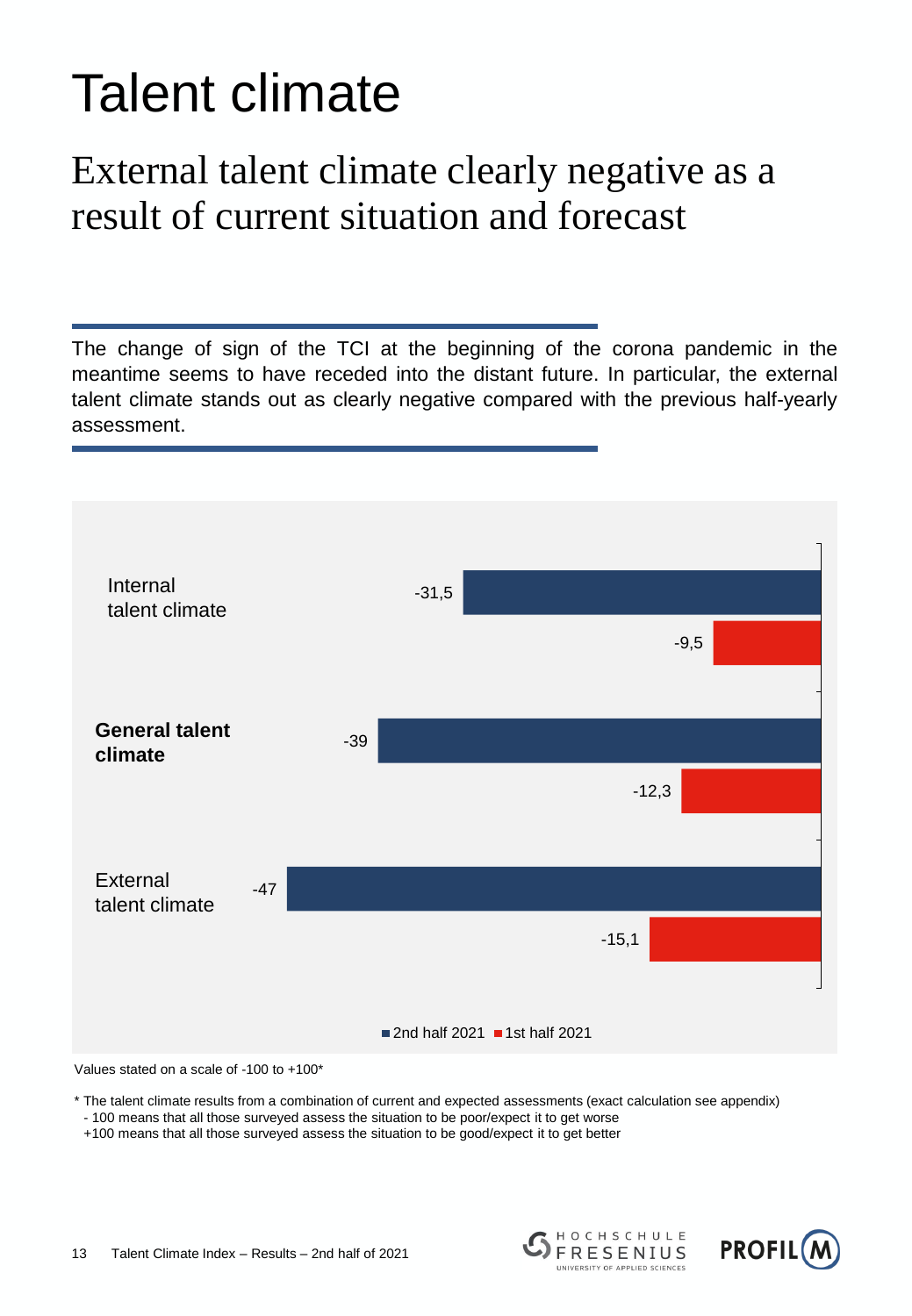### Commitment situation and expectations

### Strong talent management commitment will continue to increase

Talent management commitment is pronounced among all groups responsible. As in all previous surveys, the HR departments' commitment to talent management is the highest. At the same time, the respondents forecast an even greater willingness to invest in talent management in the future, in line with the further deterioration of the talent situation.

#### **Talent management commitment**

Current and future commitment to invest resources (time and money) in talent management



HOCHSCHULE

**FRESENIUS** 

**PROFIL(**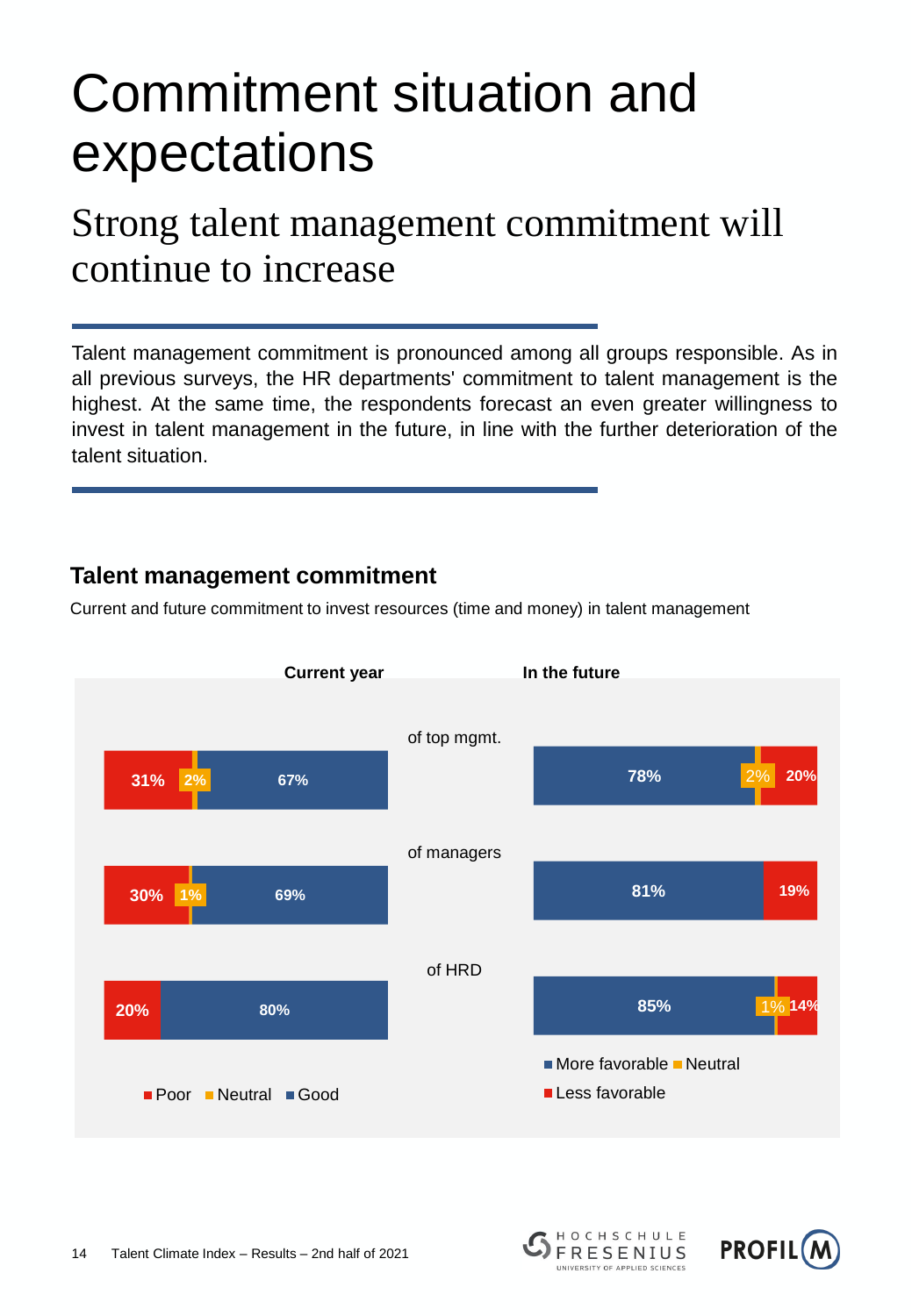## Commitment climate

### Talent management commitment on the rise among all groups of people responsible

As a clear trend, the commitment climate has developed positively among all groups of people responsible compared with the previous survey. The positive trend is particularly clear among the top management, so it can be assumed that talent management issues will be given greater consideration as part of corporate strategy and central budget decisions.



Values stated on a scale of -100 to +100\*

\* The commitment climate results from a combination of current and expected assessments (exact calculation see appendix)

- 100 means that all those surveyed assess the situation to be poor/expect it to get worse

+100 means that all those surveyed assess the situation to be good/expect it to get better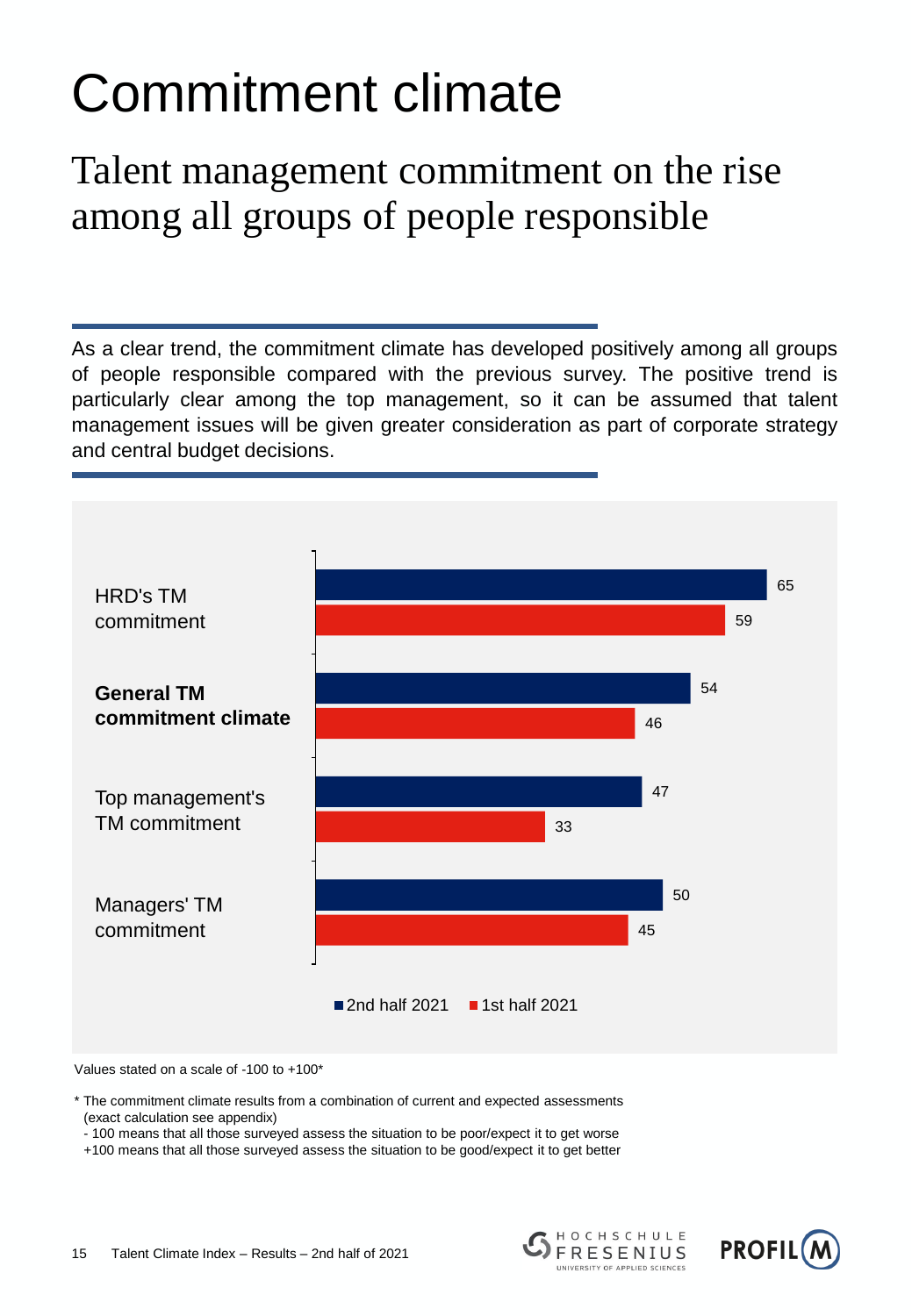## **Content**

- 1. In the spotlight: Talent in times of crisis
- 2. Overall trends over time
	- Talent climate trend
	- Commitment climate trend
- 3. Current situation and expected development
	- Current talent situation and expected development
	- Commitment situation and expected development
	- Current talent and commitment climate
- **4. Appendix: Explanations on the TCI and the data collection**



HOCHSCHULE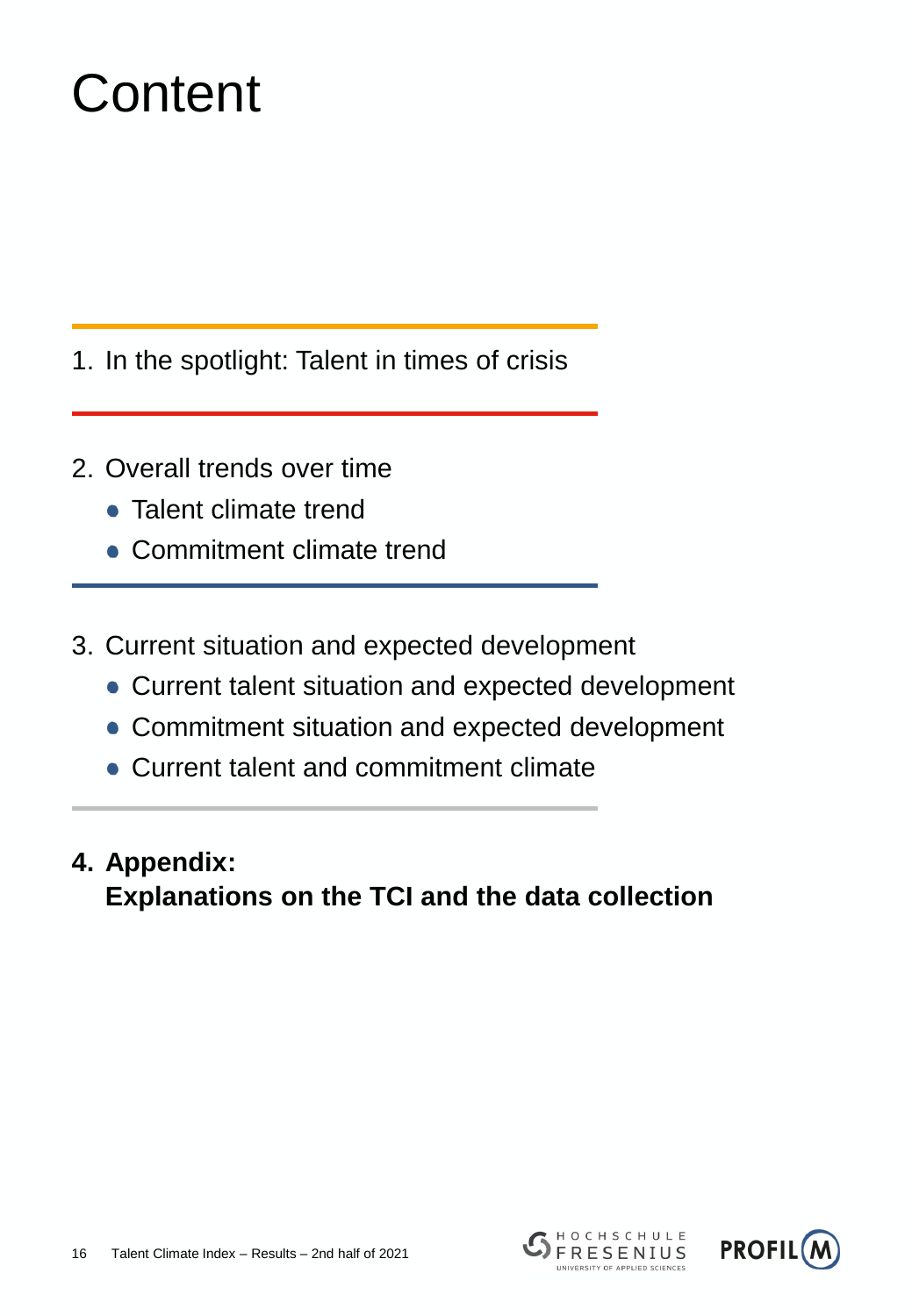

The Talent Climate Index (TCI) serves as an indicator for the development of the labor market in Germany from a company point of view both in terms of internal and external talent.

Using few precise questions the current situation and the expected trend are ascertained ([TalentKlimaindex.de\)](http://talentklimaindex.de/). Biannual surveys enable a long-term evaluation.

#### **Subject areas of the questionnaire**

- **Internal talent management:** 
	- The availability of talents for key specialist and leadership positions in the internal labor market – currently and in the future
	- The company's ability to identify and develop internal talent
- **External talent management:** 
	- The availability of talents for key specialist and leadership positions in the external labor market – currently and in the future
	- The company's ability to attract external talent
- **Talent management commitment:**
	- The commitment to invest time and money in internal and external talent management
- **Focal topic of the current survey: Shaping the new world of work**
	- What measures have companies already taken to actively shape the new hybrid world of work?
	- How well are companies positioned to retain and attract talent?

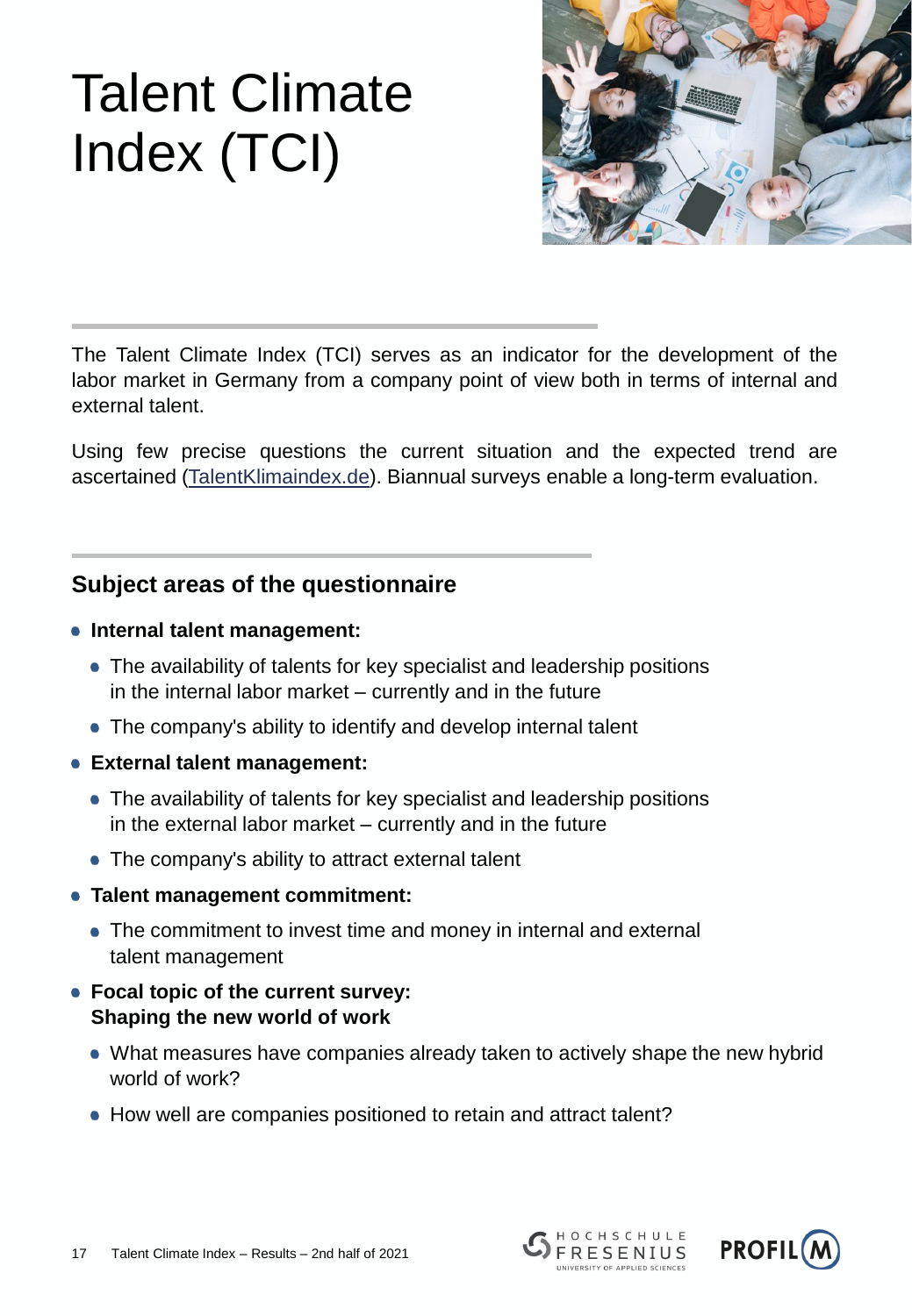The questionnaire is very brief on purpose – it can be fully completed within a few minutes under: [talentklimaindex.de](http://talentklimaindex.de/)

| <b>TALENT-KLIMA-INDEX</b>                                                                                                                                                                                            |               |                      |                    |     |
|----------------------------------------------------------------------------------------------------------------------------------------------------------------------------------------------------------------------|---------------|----------------------|--------------------|-----|
|                                                                                                                                                                                                                      |               |                      |                    | 25% |
| <b>Internes Talent Management</b>                                                                                                                                                                                    |               |                      |                    |     |
| Die Verfügbarkeit von Talenten für zentrale Fach- und Führungspositionen auf unserem<br>internen Arbeitsmarkt beurteile ich als:                                                                                     |               |                      |                    |     |
| a. momentan                                                                                                                                                                                                          |               |                      |                    |     |
| extrem schlecht                                                                                                                                                                                                      | Ш             | ausgezeichnet        |                    |     |
| b. zukünftig                                                                                                                                                                                                         |               |                      |                    |     |
| deutlich ungünstiger                                                                                                                                                                                                 |               | deutlich günstiger   |                    |     |
|                                                                                                                                                                                                                      | 50%           |                      |                    |     |
| Die Fähigkeit unseres Unternehmens (aufgrund von Instrumenten, Prozessen,<br>Management-Verhalten etc.) zur Identifikation und Entwicklung interner Talente beurteile<br>ich <u>momentan</u> als:<br>extrem schlecht |               | ausgezeichnet        |                    |     |
|                                                                                                                                                                                                                      |               |                      |                    |     |
|                                                                                                                                                                                                                      |               |                      |                    |     |
| Mein Kommentar zu internen Talenten:                                                                                                                                                                                 |               |                      |                    |     |
|                                                                                                                                                                                                                      |               |                      |                    |     |
|                                                                                                                                                                                                                      |               |                      |                    |     |
| TALENT-KLIMA-INDEX                                                                                                                                                                                                   |               |                      |                    |     |
|                                                                                                                                                                                                                      |               |                      |                    | 75% |
| <b>Commitment</b>                                                                                                                                                                                                    |               |                      |                    |     |
| Das Commitment zum Talent-Management (= die Bereitschaft, erkennbar für das<br>externe und interne Talent Management Ressourcen im Sinne von Zeit und Geld zu<br>investieren) beurteile ich von Seiten der           |               |                      |                    |     |
| <b>Momentan:</b>                                                                                                                                                                                                     |               | Zukünftig:           |                    |     |
| Geschäftsführung / Vorstand                                                                                                                                                                                          |               |                      |                    |     |
| extrem schlecht                                                                                                                                                                                                      | ausgezeichnet | deutlich ungünstiger | deutlich günstiger |     |
| T                                                                                                                                                                                                                    |               |                      |                    |     |
| Führungskräfte allgemein                                                                                                                                                                                             |               |                      |                    |     |
| extrem schlecht                                                                                                                                                                                                      | ausgezeichnet | deutlich ungünstiger | deutlich günstiger |     |
|                                                                                                                                                                                                                      |               |                      |                    |     |
| Personalabteilung                                                                                                                                                                                                    |               |                      |                    |     |
| extrem schlecht                                                                                                                                                                                                      | ausgezeichnet | deutlich ungünstiger | deutlich günstiger |     |
|                                                                                                                                                                                                                      |               |                      |                    |     |
| Mein Kommentar zu unserem Commitment zum Talent-Management:                                                                                                                                                          |               |                      |                    |     |
|                                                                                                                                                                                                                      |               |                      |                    |     |
|                                                                                                                                                                                                                      |               |                      |                    |     |

HOCHSCHULE

FRESENIUS UNIVERSITY OF APPLIED SCIENCES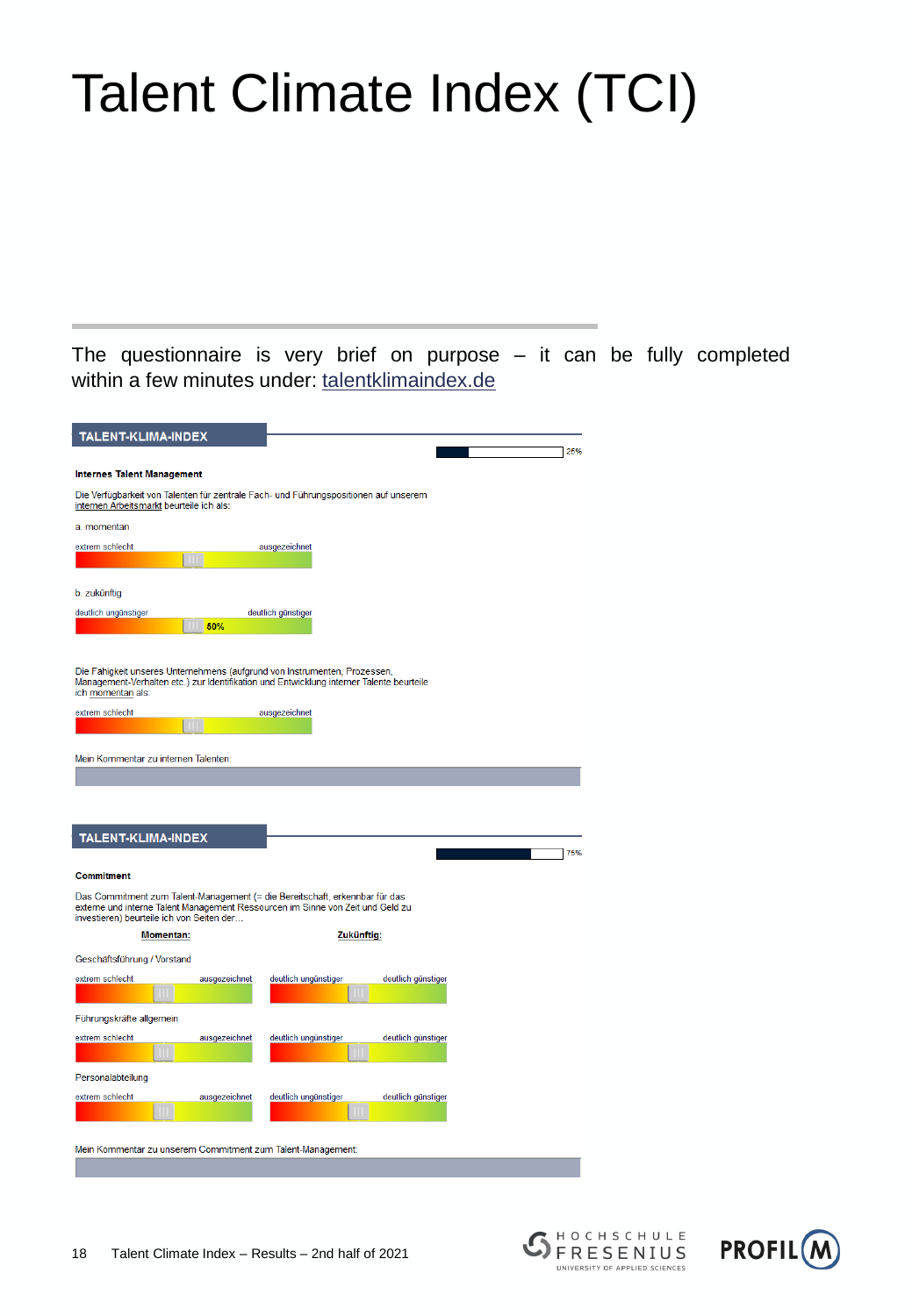Focal topic of the current survey: Shaping the new world of work

**Initial question:** The COVID-19 pandemic has changed our working lives and will continue to shape the hybrid world of work in the future. What measures has your company already taken to actively shape the new hybrid world of work?

### **Further questions on the shaping of the new world of work:**

- Regulations for **mobile working or working from home** with validity beyond the period of the pandemic
- Identity-creating measures to **strengthen the team spirit/cohesion in the organization**
- Measures to **ensure the flow of information** at interfaces
- **Health-promoting measures** or measures to promote a positive **work-life balance**
- Measures to ensure **performance and productivity**
- Measures to provide **feedback** to employees
- Measures promoting appropriate **leadership** in the changing environment
- Measures to continue to support targeted **learning "on the job"**
- Measures to leverage **cost-saving potential** through new forms of work
- **Targeted "purpose" measures to increase the sense of purpose**
- "Retention" measures for **employee retention**
- What **other measures** to shape the new hybrid work environment are currently being considered or have already been implemented in your organization?
- All in all, how successfully has your organization positioned itself **with a view to the future world of work in order to**...

- retain existing talent in the organization? (not very attractive – very attractive)

- attract new talent from the external labor market? (not very attractive – very attractive)



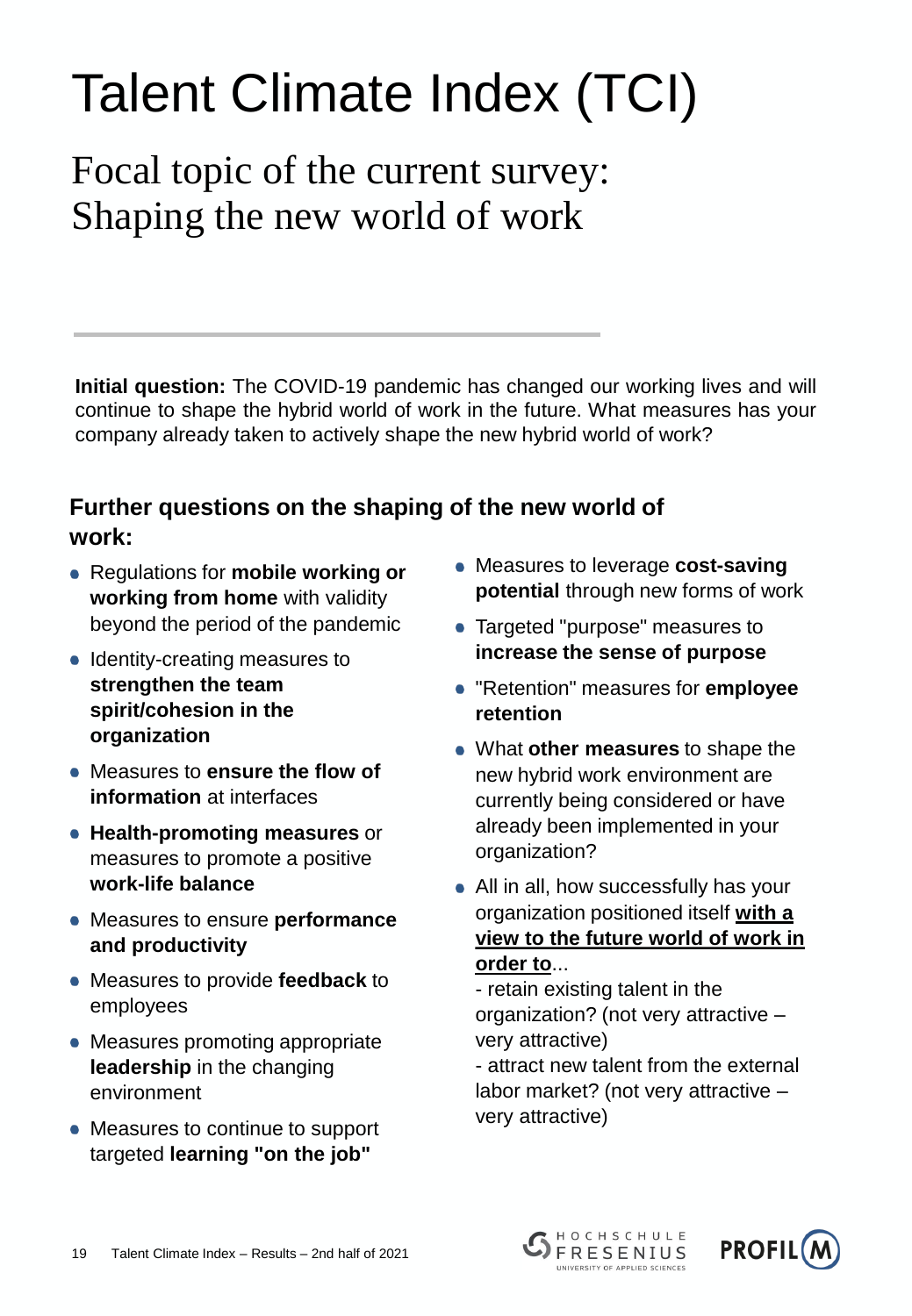### Calculation of the talent climate on the basis of balances

The basis for the balance computation is the coding of the answers:

 $0 - 49\% =$  poor/less favorable

50% = no consideration in the formula

51 – 100% = good/more favorable

| "Situation" balance       | $=$ good $-$ poor                                                                          |
|---------------------------|--------------------------------------------------------------------------------------------|
| "Expectations"<br>balance | $=$ more favorable $-$ less favorable                                                      |
| Talent climate            | $\sqrt{\left(\text{situation} + 200\right) x\left(\text{expectations} + 200\right) - 200}$ |

**Value range:**

Values stated on a scale of -100 to +100

Example: -100 means that all those surveyed assess the situation to be poor/expect it to get worse



HOCHSCHULE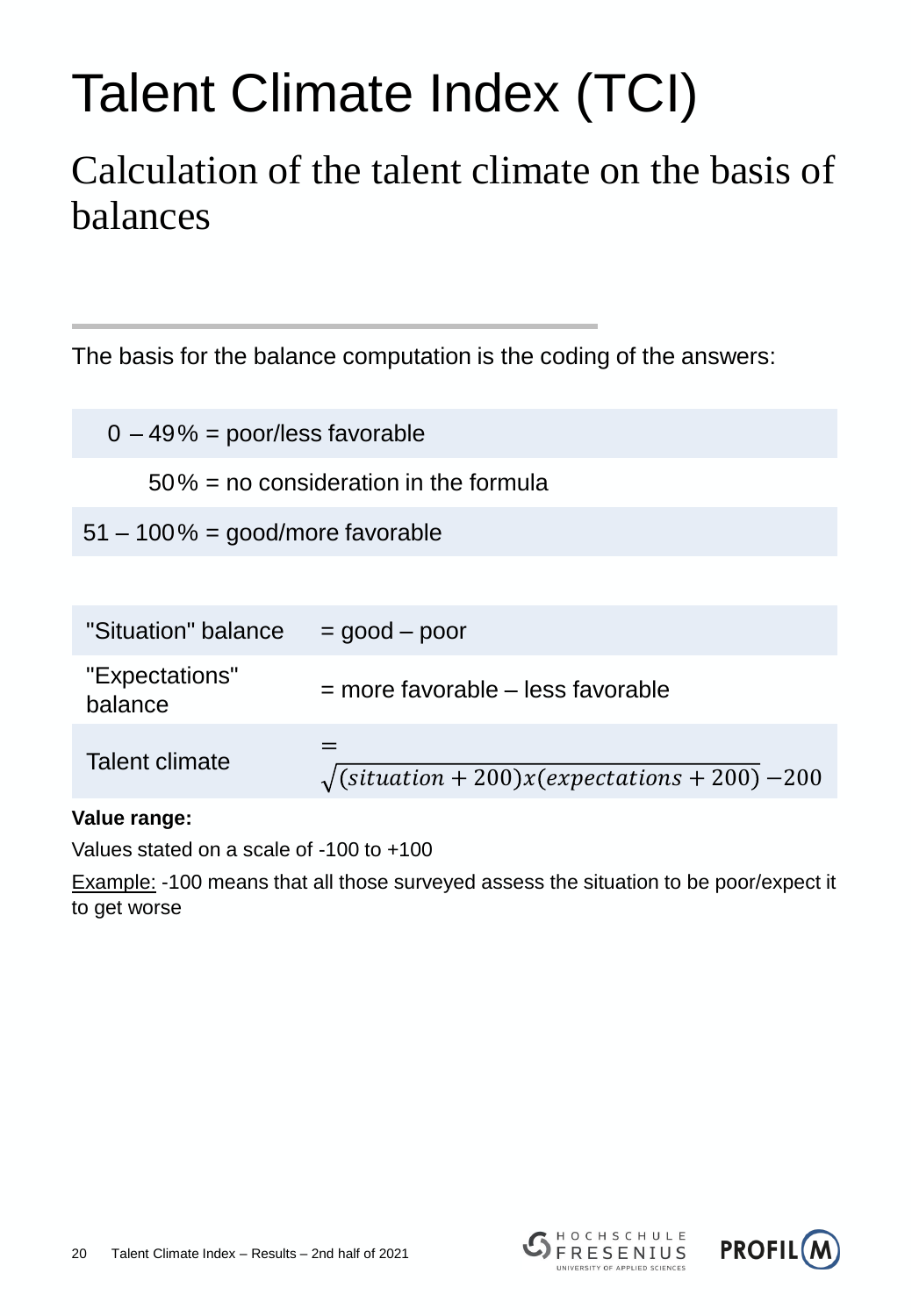## Survey – Second half of 2021

### Sector distribution

Via the website www.profil-m.de/publikationen/talent-klima-index, newsletters, and the direct approach method, persons from different sectors were contacted, which resulted in 115 data sets that could be evaluated. They are spread across the following sectors:

#### **Sector**

(frequency in percent, excludes "Other," information was provided voluntarily)





HOCHSCHULE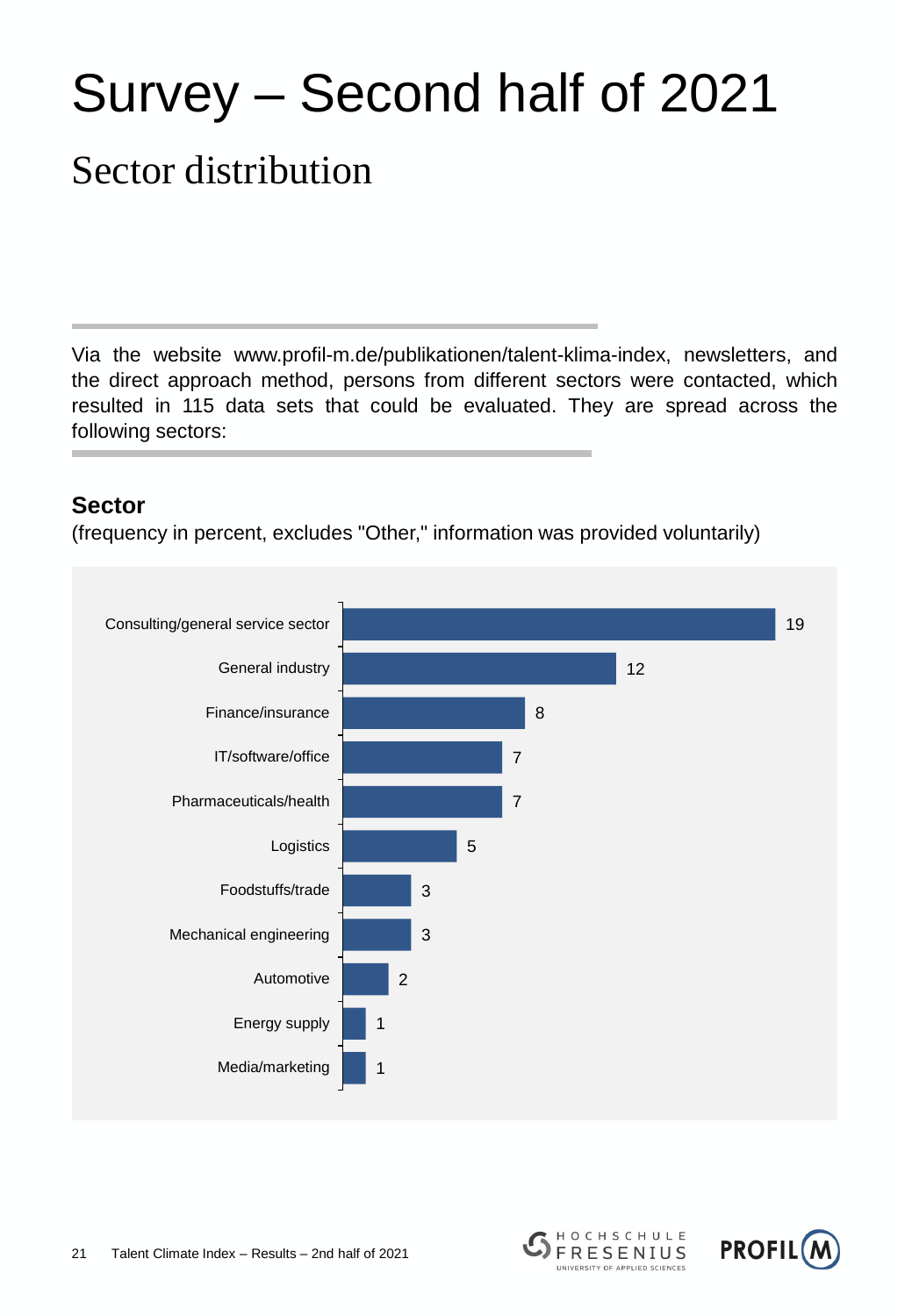## Survey – Second half of 2021

### Participants in the survey according to function

Again, the largest single group of participants in this six-month period is that of managers. However, when combined, most respondents in this data set again come from the various HR functions. At 14 percent, the proportion of members from top management is slightly higher than in the previous survey.

#### **Current position**

(frequency in percent, excludes "Other," information was provided voluntarily)





HOCHSCHULE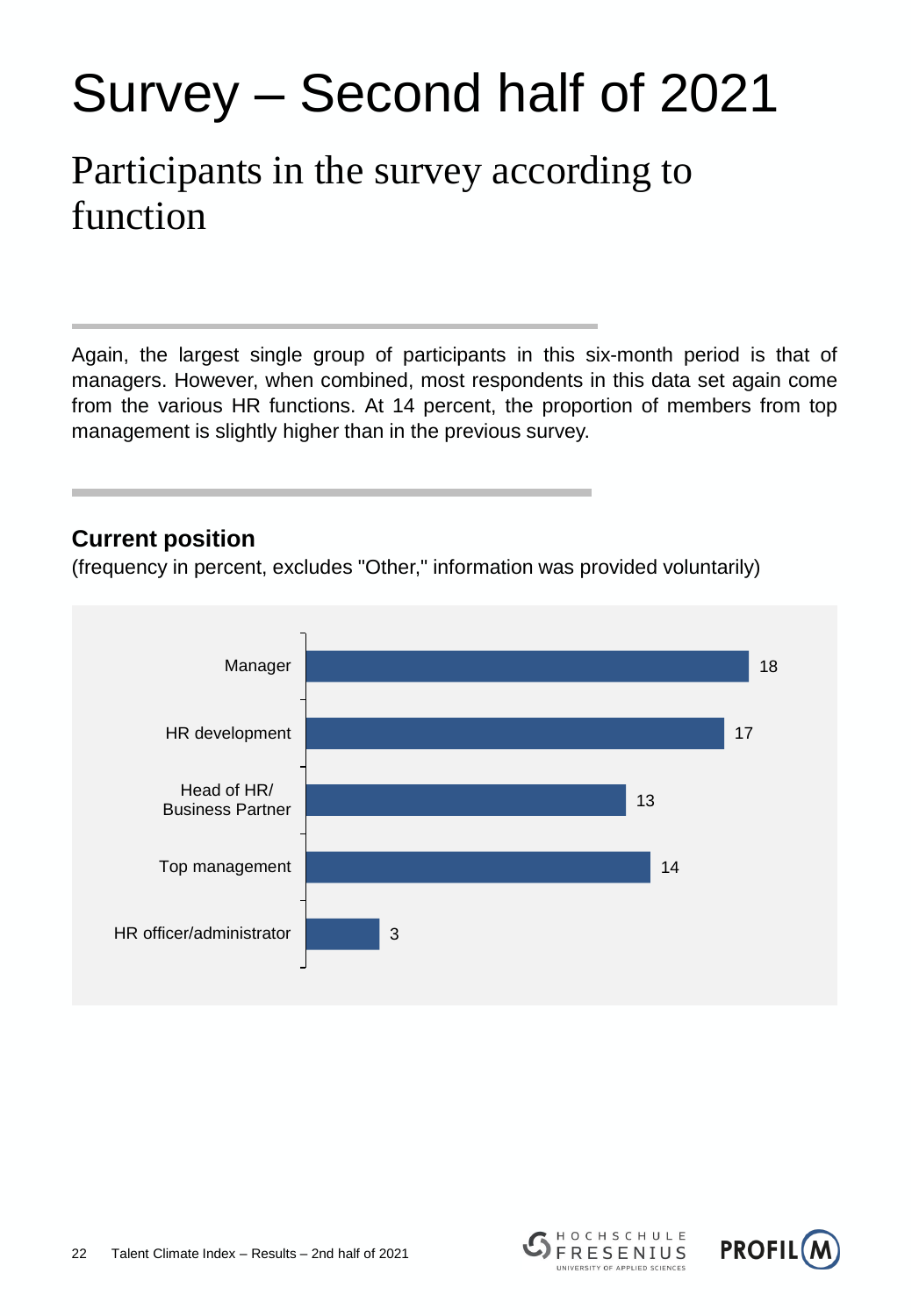## Survey – Second half of 2021

### Number of employees in the companies surveyed

Similar to previous surveys, most respondents come from smaller companies, with the remaining company sizes roughly evenly distributed.

#### **Number of employees**

(frequency in percent, excludes no replies, information was provided voluntarily)





HOCHSCHULE